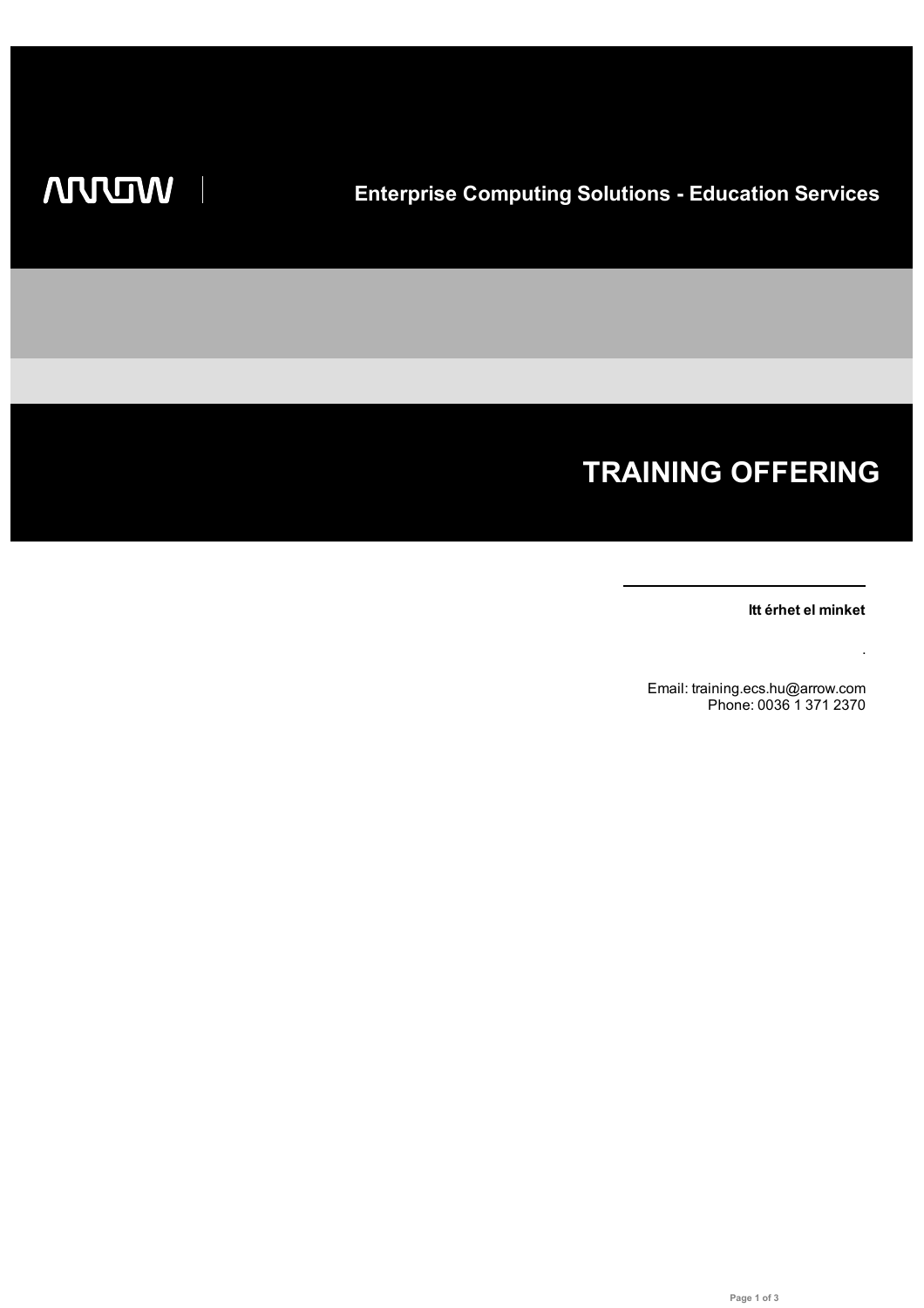# **Parallel Sysplex Implementation Workshop**

#### **CODE: LENGTH: PRICE:**

ZL1\_ES42 4.5 day(s) Ft907,000.00

# **Description**

This course is developed for systems programmers working on an implementation of a Parallel Sysplex. It covers the details of z/OS and z/OS-related products and subsystems exploiting the Parallel Sysplex components. It is focused on the resource sharing side.

### **Objectives**

- Understand the steps to implement a basic and full Parallel Sysplex
- Implement a basic sysplex
- Implement a multisystem base sysplex
- Implement the connectivity for a Parallel Sysplex
- Implement the features and functions of a Parallel Sysplex
- Implement the coupling facility key exploiters
- Understand the different recovery scenarios

# **Audience**

This intermediate course should include system and subsystem programmers and personnel responsible for the implementation of the hardware and software for a Parallel Sysplex.

### **Prerequisites**

Experience in the following areas is recommended:

- Installing and testing z/OS and related products
- HCD coding
- PARMLIB settings

### **Programme**

#### **Day 1**

- Welcome
- Unit 1: Sysplex: Overview and definitions Lab 2: Building two stand-alone systems

#### **Day 2**

- Unit 2: Base sysplex definitions and commands
- Unit 3: Hardware Management Console Lab 3: Building a two system base sysplex

#### **Day 3**

- Unit 4: Base sysplex migration to Parallel Sysplex
- Unit 5: Coupling Facility architecture
- Lab 4: Base to Parallel Sysplex migration dynamically Lab 5: Dynamically add a third CF to sysplex

#### **Day 4**